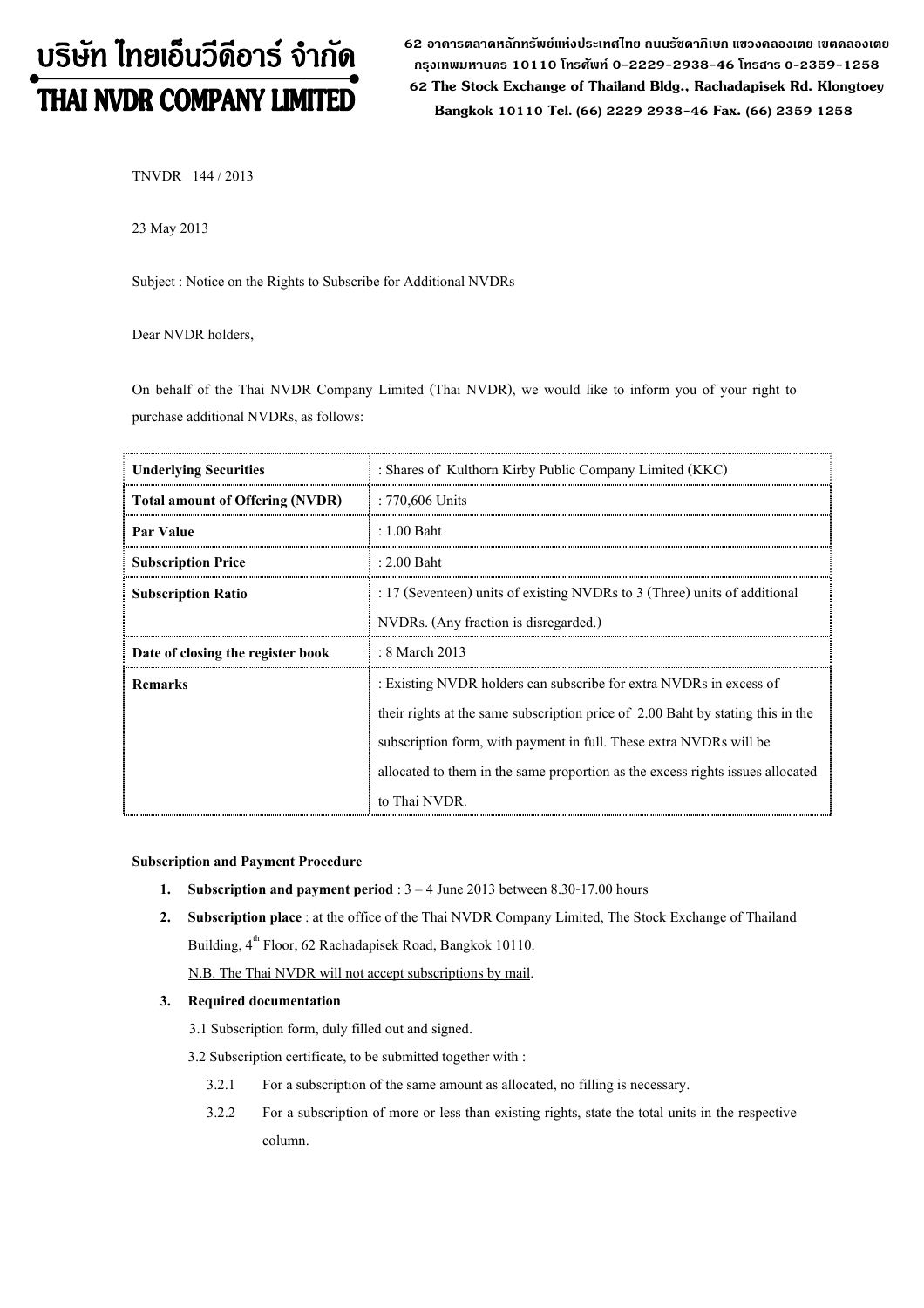#### 4. Payment

4.1 Subscription for full entitlement or less than the entitlement, please make payment by one check or one cashier check which is collectable through clearing house in Bangkok. The check or cashier check shall be dated from 3 to 4 June 2013. Indicate the subscription date and make it payable to "Kulthorn Kirby Public Company Limited for share subscription by rights".

4.2 Subscription for excess the entitlement, payment must be made by additional one check or one cashier check which is collectable through clearing house in Bangkok. The check or cashier check shall be dated from 3 to 4 June 2013. Indicate the subscription date and make it payable to *Kulthorn Kirby* Public Company Limited for share subscription in excess of rights".

5. If NVDR holders fail to exercise their rights or make a payment within the allotted time schedule, or the check or cashier check is not honored, it shall be deemed that such NVDR holders do not wish to exercise their subscription rights. Thai NVDR shall thus regard the subscription as being void.

#### 6. Refund for unallotted NVDRs.

If the excess rights NVDRs were not allotted in full because the number of NVDRs subscribed for were more than the number or remaining units of NVDRs, the Thai NVDR will make a refund (without interest) to the NVDR holders by check for the unallotted NVDRs and send it by registered mail to the address that appears on the Share Register Book on the date of closing the book, within 7 business days after the Thai NVDR has received the refund from the underlying company.

Should you need any further information, please do not hesitate to contact Thai NVDR Company Limited at 02-229-2800 Ext. 2938-46.

Sincerely yours,

Thai NVDR Company Limited

Proham Clarchaugh

(Pichaya Chomchaiya) Head Depository Department The Stock Exchange of Thailand Enclosure : 1. Subscription Form for NVDR Right Issues 2. Subscription Certificate